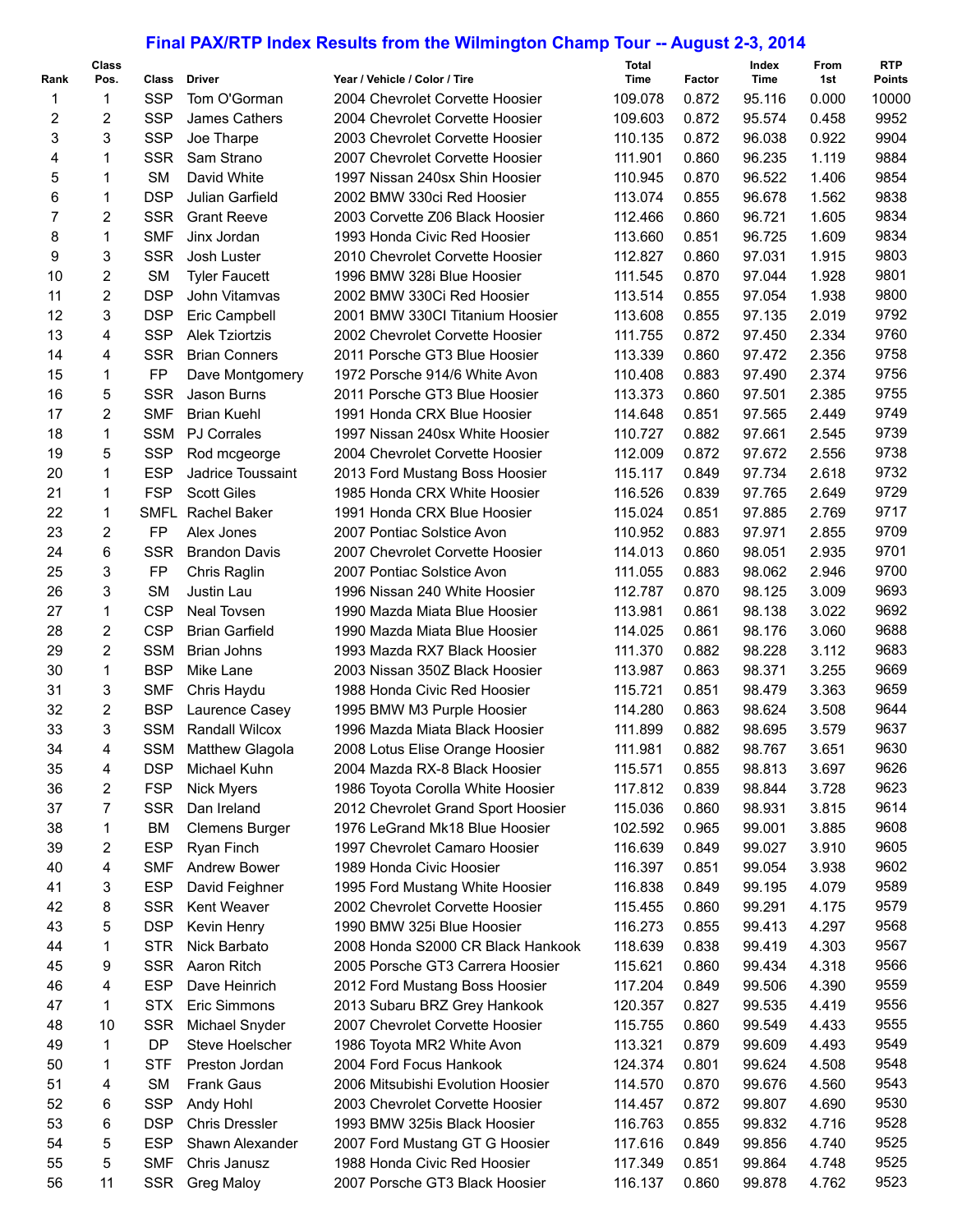| 57  | 3              | <b>BSP</b>  | <b>Steve Seguis</b>     | 2002 Honda S2000 Yellow Hoosier      | 115.781 | 0.863 | 99.919  | 4.803 | 9519 |
|-----|----------------|-------------|-------------------------|--------------------------------------|---------|-------|---------|-------|------|
| 58  | 4              | <b>BSP</b>  | <b>Rad Tatis</b>        | 2002 Honda S2000 Bumble Hoosier      | 115.796 | 0.863 | 99.932  | 4.816 | 9518 |
| 59  | 2              | <b>STR</b>  | Matthew Braun           | 2008 Honda S2000 CR Blue Hankook     | 119.280 | 0.838 | 99.957  | 4.841 | 9516 |
| 60  | 3              | <b>CSP</b>  | Michael Stanley         | 1990 Mazda Miata Blue Hoosier        | 116.110 | 0.861 | 99.971  | 4.855 | 9514 |
| 61  | 1              | <b>STS</b>  | lan Baker               | 1988 Honda CRX Si Blue Multi         | 120.594 | 0.829 | 99.972  | 4.856 | 9514 |
| 62  | 6              | <b>ESP</b>  | Jeffrey Mark Pilson     | 2010 Ford Mustang Blue Hoosier       | 117.781 | 0.849 | 99.996  | 4.880 | 9512 |
| 63  | 2              | <b>DP</b>   | Andrew Blasiman         | 1992 Mazda Miata Red Avon            | 113.896 | 0.879 | 100.115 | 4.999 | 9501 |
| 64  | 4              | <b>CSP</b>  | Raleigh Boreen          | 1996 Mazda Miata Red Hoosier         | 116.285 | 0.861 | 100.121 | 5.005 | 9500 |
| 65  | 2              | <b>STX</b>  | Allen Chen              | 2005 Mazda RX-8 White Hankook        | 121.077 | 0.827 | 100.131 | 5.015 | 9499 |
| 66  | 6              | <b>SMF</b>  | Jonathan Bennett        | 1990 Honda Civic Black Hoosier       | 117.679 | 0.851 | 100.145 | 5.029 | 9498 |
| 67  | 12             | <b>SSR</b>  | Michael Figliolia       | 2012 Chevrolet Corvette Hoosier      | 116.529 | 0.860 | 100.215 | 5.099 | 9491 |
| 68  | 1              | <b>XP</b>   | David Hedderick         | 1993 Mazda RX-7 Rayadd Hoosier       | 110.623 | 0.906 | 100.224 | 5.108 | 9490 |
| 69  | 3              | <b>STX</b>  | Kenneth Tsang           | 2005 Mazda RX-8 White Hankook        | 121.217 | 0.827 | 100.246 | 5.130 | 9488 |
| 70  | $\overline{7}$ | <b>DSP</b>  | Doug Keiler             | 1999 BMW 323 Black Hoosier           | 117.299 | 0.855 | 100.291 | 5.175 | 9484 |
| 71  | 8              | <b>DSP</b>  | Joe Brennan             | 1993 BMW 325is blackish Hoosier      | 117.386 | 0.855 | 100.365 | 5.249 | 9477 |
| 72  | 2              | <b>SMFL</b> | Ginette Jordan          | 1993 Honda Civic Red Hoosier         |         | 0.851 | 100.369 | 5.253 | 9477 |
|     |                |             |                         |                                      | 117.942 |       |         |       |      |
| 73  | 3              | <b>FSP</b>  | Mike Burgess            | 1980 Volkswagen Rabbit Hoosier       | 119.749 | 0.839 | 100.469 | 5.353 | 9467 |
| 74  | 4              | <b>STX</b>  | <b>Eric Kutil</b>       | 1998 Acura Integra Type BFGoodrich   | 121.494 | 0.827 | 100.476 | 5.360 | 9467 |
| 75  | 13             | <b>SSR</b>  | Bryan Schafer           | 2004 Chevrolet Corvette Hoosier      | 116.925 | 0.860 | 100.556 | 5.439 | 9459 |
| 76  | 1              | <b>ASR</b>  | Jeff Jacobs             | 1999 Chevrolet Corvette Hoosier      | 118.624 | 0.848 | 100.593 | 5.477 | 9456 |
| 77  | $\overline{2}$ | <b>STS</b>  | Darrin DiSimo           | 1990 Mazda Miata Red Toyo            | 121.343 | 0.829 | 100.593 | 5.477 | 9455 |
| 78  | 14             | <b>SSR</b>  | Alan Schoonmaker        | 2002 Chevrolet Corvette Hoosier      | 116.983 | 0.860 | 100.605 | 5.489 | 9454 |
| 79  | 1              | <b>STC</b>  | Jeff Mabrey             | 1990 Honda Civic Red Toyo            | 122.111 | 0.824 | 100.619 | 5.503 | 9453 |
| 80  | 5              | <b>STX</b>  | Perry Ellwood           | 2004 Mazda RX-8 Blue Dunlop          | 121.690 | 0.827 | 100.638 | 5.522 | 9451 |
| 81  | 6              | <b>STX</b>  | Shawn Lambert           | 2007 Mazda RX8 Silver Dunlop         | 121.836 | 0.827 | 100.758 | 5.642 | 9440 |
| 82  | 15             | <b>SSR</b>  | Mark Labbancz           | 2010 Chevrolet Corvette Hoosier      | 117.172 | 0.860 | 100.768 | 5.652 | 9439 |
| 83  | 3              | <b>STR</b>  | <b>Geoff Walker</b>     | 2008 Honda S2000 CR Ape Hankook      | 120.350 | 0.838 | 100.853 | 5.737 | 9431 |
| 84  | 7              | <b>STX</b>  | Michael Bombard         | 2013 Subaru BRZ Gray Hankook         | 122.033 | 0.827 | 100.921 | 5.805 | 9425 |
| 85  | 1              | <b>ASP</b>  | Aaron Miller            | 2005 Mitsubishi Evo 8 Hoosier        | 116.554 | 0.866 | 100.936 | 5.820 | 9423 |
| 86  | 2              | <b>STC</b>  | Alejandro Aviles        | 1991 Honda Civic Si Red Toyo         | 122.574 | 0.824 | 101.001 | 5.885 | 9417 |
| 87  | 1              | <b>HS</b>   | Greg Reno               | 2010 Mini Cooper White Kumho         | 126.746 | 0.797 | 101.017 | 5.901 | 9416 |
| 88  | 1              | SSRL        | Stephanie Reeve         | 2003 Corvette Z06 Black Hoosier      | 117.483 | 0.860 | 101.035 | 5.919 | 9414 |
| 89  | 2              | <b>XP</b>   | <b>Todd Kean</b>        | 1997 Nissan 240sx Whit eHoosier      | 111.524 | 0.906 | 101.041 | 5.925 | 9414 |
| 90  | 5              | <b>SM</b>   | Mike Faucett            | 1996 BMW 328i Blue Hoosier           | 116.181 | 0.870 | 101.077 | 5.961 | 9410 |
| 91  | 5              | <b>CSP</b>  | <b>William Loring</b>   | 1996 Mazda Miata Red Hoosier         | 117.468 | 0.861 | 101.140 | 6.024 | 9404 |
| 92  | 2              | <b>HS</b>   | Tim Carritte            | 2012 Mini Cooper Red Dunlop          | 126.911 | 0.797 | 101.148 | 6.032 | 9404 |
| 93  | 8              | <b>STX</b>  | <b>Bill Cook</b>        | 2013 Subaru BRZ white Multi          | 122.319 | 0.827 | 101.158 | 6.042 | 9403 |
| 94  | 7              | <b>ESP</b>  | Joshua Heinrich         | 2012 Ford Mustang Blue Hoosier       | 119.152 | 0.849 | 101.160 | 6.044 | 9403 |
|     | 3              |             |                         | 1989 Honda Civic S White Toyo        |         |       | 101.170 | 6.054 | 9402 |
| 95  |                | <b>STC</b>  | <b>Todd Kunze</b>       |                                      | 122.779 | 0.824 |         |       |      |
| 96  | 3              | HS          | <b>Courtney Cormier</b> | 2003 Mini Cooper Red Hankook         | 127.051 | 0.797 | 101.260 | 6.144 | 9393 |
| 97  | 1              | JA          | Tom Regganie            | 2005 Margay Red MG                   | 115.144 | 0.880 | 101.327 | 6.211 | 9387 |
| 98  | 9              | <b>STX</b>  | <b>Kristo Kukk</b>      | 2013 Scion FRS Hankook               | 122.596 | 0.827 | 101.387 | 6.271 | 9381 |
| 99  | 1              | GS          | <b>Brian Priebe</b>     | 2001 Toyota Celica Dark Hankook      | 125.810 | 0.806 | 101.403 | 6.287 | 9380 |
| 100 | 2              | JA          | <b>Trey White</b>       | 1995 Invader Kart Blue MG            | 115.232 | 0.880 | 101.404 | 6.288 | 9380 |
| 101 | 1              | STU         | Martin Kriz             | 2006 Subaru WRX STi Green BFGoodrich | 119.973 | 0.846 | 101.497 | 6.381 | 9371 |
| 102 | 16             | SSR         | Kevin Kent              | Lotus Elise Hoosier                  | 118.024 | 0.860 | 101.501 | 6.385 | 9371 |
| 103 | 3              | <b>STS</b>  | John Brown              | 1990 Mazda Miata Red Toyo            | 122.454 | 0.829 | 101.514 | 6.398 | 9370 |
| 104 | 8              | <b>ESP</b>  | Jeff Cox                | 2010 Ford Mustang Blue Hoosier       | 119.591 | 0.849 | 101.533 | 6.417 | 9368 |
| 105 | 4              | <b>FSP</b>  | Mark Sommer             | 1983 Volkswagen Rabbit Hoosier       | 121.021 | 0.839 | 101.537 | 6.421 | 9368 |
| 106 | 7              | <b>SMF</b>  | David Walter            | 1989 Honda Civic Hoosier             | 119.326 | 0.851 | 101.546 | 6.430 | 9367 |
| 107 | 17             | SSR         | Chris Carlisle          | 2007 Porsche GT3 Blue Hoosier        | 118.095 | 0.860 | 101.562 | 6.446 | 9365 |
| 108 | 4              | <b>STS</b>  | Mike Snyder             | 1988 Honda CRX Si Blue Multi         | 122.528 | 0.829 | 101.576 | 6.460 | 9364 |
| 109 | 1              | FS          | <b>Andrew Pallotta</b>  | 2007 Ford Shelby GT White Hankook    | 124.182 | 0.818 | 101.581 | 6.465 | 9364 |
| 110 | 5              | <b>FSP</b>  | Jason West              | 1986 Toyota Corolla GTS Hoosier      | 121.081 | 0.839 | 101.587 | 6.471 | 9363 |
| 111 | 6              | <b>FSP</b>  | <b>Greg Anthony</b>     | 1995 Dodge Neon ACR Wh Hoosier       | 121.086 | 0.839 | 101.591 | 6.475 | 9363 |
| 112 | 10             | <b>STX</b>  | Kale Bushmeyer          | 1993 BMW 325i RonBurgu Dunlop        | 122.845 | 0.827 | 101.593 | 6.477 | 9362 |
| 113 | 2              | <b>STF</b>  | Justin Tilus            | 2004 Ford Focus Silver Hankook       | 126.858 | 0.801 | 101.613 | 6.497 | 9361 |
| 114 | 2              | SSRL        | <b>Shelly Monfort</b>   | 2007 Chevrolet Corvette Hoosier      | 118.275 | 0.860 | 101.717 | 6.600 | 9351 |
| 115 | 3              | DP          | Andrew Pfotenhauer      | 1992 Mazda Miata Avon                | 115.746 | 0.879 | 101.741 | 6.625 | 9349 |
|     |                |             |                         |                                      |         |       |         |       |      |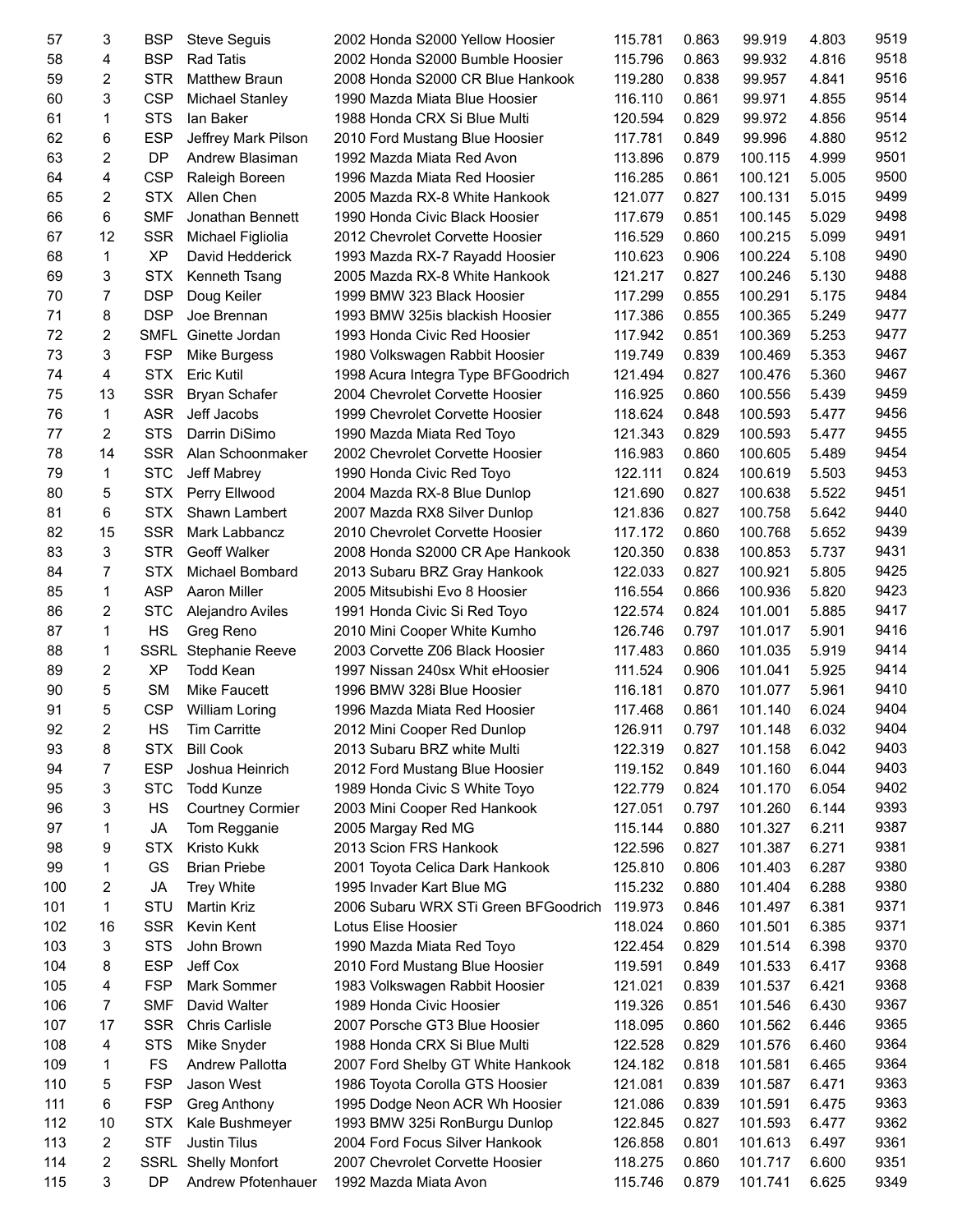| 116 | 7              | FSP.        | <b>Andrew Buck</b>        | 1996 Nissan 200SX Se-R Hoosier                      | 121.286 | 0.839 | 101.759 | 6.643 | 9347 |
|-----|----------------|-------------|---------------------------|-----------------------------------------------------|---------|-------|---------|-------|------|
| 117 | 4              | <b>STC</b>  | <b>Richard Grunenwald</b> | 1989 Honda Civic Si White Toyo                      | 123.602 | 0.824 | 101.848 | 6.732 | 9339 |
| 118 | 6              | <b>SM</b>   | Tim White                 | 2000 Subaru Impreza White Hoosier                   | 117.160 | 0.870 | 101.929 | 6.813 | 9332 |
| 119 | 1              | <b>CS</b>   | Mark Andy                 | 2005 Mazda RX-8 Red Hankook                         | 124.172 | 0.821 | 101.945 | 6.829 | 9330 |
| 120 | 1              | ES          | Eric Peterson             | 2003 Toyota Spyder Red Toyo                         | 125.263 | 0.814 | 101.964 | 6.848 | 9328 |
| 121 | 1              | AS          | Mike Johnson              | 2004 Chevrolet Corvette BFGoodrich                  | 122.413 | 0.833 | 101.970 | 6.854 | 9328 |
| 122 | 1              | <b>FSPL</b> |                           | Lisa Krueger-Burgess 1980 Volkswagen Rabbit Hoosier | 121.608 | 0.839 | 102.029 | 6.913 | 9322 |
| 123 | 8              | <b>SMF</b>  | <b>Fred White</b>         | 1993 Honda Civic White Hoosier                      | 120.045 | 0.851 | 102.158 | 7.042 | 9311 |
| 124 | 9              | <b>ESP</b>  | Lorien Feighner           |                                                     | 120.418 | 0.849 | 102.235 | 7.119 | 9304 |
|     |                |             |                           | 1995 Ford Mustang White Hoosier                     |         |       |         |       | 9302 |
| 125 | 18             | <b>SSR</b>  | Keath Marx                | 2004 Chevrolet Z06 Blue Hoosier                     | 118.903 | 0.860 | 102.257 | 7.141 |      |
| 126 | 11             | <b>STX</b>  | Raymond Dsouza            | 2009 Mazda Speed 3 White Dunlop                     | 123.732 | 0.827 | 102.326 | 7.210 | 9295 |
| 127 | 6              | <b>CSP</b>  | <b>Todd Cochran</b>       | 1990 Mazda Miata Blue Hoosier                       | 118.944 | 0.861 | 102.411 | 7.295 | 9288 |
| 128 | 7              | <b>SM</b>   | Kristi Gaus               | 2006 Mitsubishi Evolution Hoosier                   | 117.779 | 0.870 | 102.468 | 7.352 | 9283 |
| 129 | 1              | KM          | Scott Boito               | 2008 Intrepid Mod Honda MG                          | 107.099 | 0.957 | 102.494 | 7.378 | 9280 |
| 130 | 19             | <b>SSR</b>  | Brendon Bengermino        | 2004 Chevrolet Corvette Hoosier                     | 119.287 | 0.860 | 102.587 | 7.471 | 9272 |
| 131 | $\mathbf{1}$   | EM          | Ron Ver Mulm              | 1970 Chevrolet Camaro Orange Hoosier                | 110.797 | 0.926 | 102.598 | 7.482 | 9271 |
| 132 | 1              | <b>CM</b>   | John Engstrom             | 1985 Swift DB1 White Hoosier                        | 111.287 | 0.922 | 102.607 | 7.491 | 9270 |
| 133 | $\overline{2}$ | <b>BM</b>   | Dan Cyr                   | 2013 Lamm Mk V Red/Black Hoosier                    | 106.397 | 0.965 | 102.673 | 7.557 | 9264 |
| 134 | 12             | <b>STX</b>  | Nick Kelly                | 2013 Subaru BRZ White Hankook                       | 124.171 | 0.827 | 102.689 | 7.573 | 9262 |
| 135 | 3              | <b>BM</b>   | Daniel Stone              | 1976 LeGrand Mk 18 Orange Hoosier                   | 106.430 | 0.965 | 102.705 | 7.589 | 9261 |
| 136 | 5              | <b>STS</b>  | Justin Harbour            | 1991 Mazda Miata Red Toyo                           | 123.915 | 0.829 | 102.726 | 7.610 | 9259 |
| 137 | 2              | GS          | Azmath Mohammed           | 2001 Toyota Celica Black Hankook                    | 127.527 | 0.806 | 102.787 | 7.671 | 9254 |
| 138 | 13             | <b>STX</b>  | Tom DeYoung               | 1996 BMW 328is Silver Hankook                       | 124.289 | 0.827 | 102.787 | 7.671 | 9254 |
| 139 | 3              | <b>XP</b>   | Thomas Thompson           | 1993 Mazda RX-7 Red Hoosier                         | 113.458 | 0.906 | 102.793 | 7.677 | 9253 |
| 140 | 4              | <b>HS</b>   | Nick Babin                | 2012 Mini Cooper Green Hankook                      | 129.155 | 0.797 | 102.937 | 7.821 | 9240 |
| 141 | 4              | <b>STR</b>  | <b>Noel Leslie</b>        | 2008 Honda S2000 CR Black Hankook                   | 122.892 | 0.838 | 102.983 | 7.867 | 9236 |
| 142 | 6              | <b>STS</b>  | <b>Brandon Blaga</b>      | 1992 Mazda Miata White Toyo                         | 124.242 | 0.829 | 102.997 | 7.881 | 9235 |
| 143 | 2              | <b>CM</b>   | <b>Chris Pruett</b>       |                                                     |         | 0.922 | 103.053 | 7.937 | 9230 |
|     |                |             |                           | 1985 Swift DB1 White Hoosier                        | 111.771 |       |         |       | 9228 |
| 144 | 20             | <b>SSR</b>  | Adam Schoonmaker          | 2002 Chevrolet Corvette Hoosier                     | 119.858 | 0.860 | 103.078 | 7.962 |      |
| 145 | 3              | <b>STF</b>  | Adam Deffenbaugh          | 2006 Mazda 3 Blue BFGoodrich                        | 128.714 | 0.801 | 103.100 | 7.984 | 9226 |
| 146 | 9              | <b>SMF</b>  | <b>Bill Staley</b>        | 1990 Honda Civic White Hoosier                      | 121.229 | 0.851 | 103.166 | 8.050 | 9220 |
| 147 | 1              | <b>FM</b>   | James Fisher              | 2008 QRE Invader Nassa Hoosier                      | 111.673 | 0.924 | 103.186 | 8.070 | 9218 |
| 148 | 4              | <b>STF</b>  | Joseph Austin             | 2007 Mini Cooper Blue Hankook                       | 128.842 | 0.801 | 103.202 | 8.086 | 9216 |
| 149 | $\overline{2}$ | <b>FS</b>   | Chi Ho                    | 2005 BMW M3 Knight Black Hankook                    | 126.226 | 0.818 | 103.253 | 8.137 | 9212 |
| 150 | $\overline{2}$ | <b>CS</b>   | Chris Carmenini           | 2007 Mazda RX-8 Blue Hankook                        | 125.772 | 0.821 | 103.259 | 8.143 | 9211 |
| 151 | 5              | <b>HS</b>   | Scott Hoffman             | 2003 Mini Cooper Red Hankook                        | 129.580 | 0.797 | 103.275 | 8.159 | 9210 |
| 152 | 3              | СM          | Donald Elzinga            | 1984 Reynard FF1600 BI Hoosier                      | 112.037 | 0.922 | 103.298 | 8.182 | 9208 |
| 153 | 2              | ES          | Adam Norton               | 2000 Toyota MR2 Spyder Toyo                         | 126.941 | 0.814 | 103.330 | 8.214 | 9205 |
| 154 | 10             | <b>SMF</b>  | Nick Simon                | 2006 Volkswagen GTI Red BFGoodrich                  | 121.433 | 0.851 | 103.339 | 8.223 | 9204 |
| 155 | 3              | CS          | David Potocki             | 2013 Scion FR-S Asphalt Yokohama                    | 125.893 | 0.821 | 103.358 | 8.242 | 9203 |
| 156 | 3              | GS          | D. Scott Bourne           | 2014 Ford Fiesta ST Tu Hankook                      | 128.252 | 0.806 | 103.371 | 8.255 | 9201 |
| 157 | 14             | <b>STX</b>  | <b>Kyle Mertens</b>       | 1996 BMW 328is Silver Hankook                       | 125.001 | 0.827 | 103.376 | 8.260 | 9201 |
| 158 | 5              | <b>STR</b>  | Marcus Luttrell           | 1999 Mazda Miata White Hankook                      | 123.388 | 0.838 | 103.399 | 8.283 | 9199 |
| 159 | 2              | STU         | David Wampler             | 2006 Subaru STi Gray BFGoodrich                     | 122.264 | 0.846 | 103.435 | 8.319 | 9196 |
| 160 | 3              | <b>SMFL</b> | Kristell Janusz           | 1988 Honda Civic Red Hoosier                        | 121.549 | 0.851 | 103.438 | 8.322 | 9195 |
| 161 | 1              | DS          | Wayne Onyschuk            | 2015 Subaru WRX Black BFGoodrich                    | 126.991 | 0.815 | 103.498 | 8.382 | 9190 |
| 162 | 8              | <b>SM</b>   | Chuck Pyanowski           | 2000 Subaru Impreza White Hoosier                   | 119.006 | 0.870 | 103.535 | 8.419 | 9187 |
| 163 | 1              | EP          | Gordon Maciulewicz        | 1988 Honda CRX Blue Hoosier                         | 118.199 | 0.876 | 103.542 | 8.426 | 9186 |
| 164 | 1              |             |                           |                                                     |         |       |         |       | 9186 |
|     |                | <b>STRL</b> | Laura Campbell            | 2008 Honda S2000 CR Blue Hankook                    | 123.565 | 0.838 | 103.547 | 8.431 | 9186 |
| 165 | 2              | DS          | <b>Brian Anthony</b>      | 2009 Chevrolet Cobalt Hankook                       | 127.054 | 0.815 | 103.549 | 8.433 |      |
| 166 | 6              | <b>STR</b>  | <b>Justin Gates</b>       | 2007 Honda S2000 Silver Hankook                     | 123.587 | 0.838 | 103.566 | 8.450 | 9184 |
| 167 | 4              | GS          | Joe Blaha                 | 2014 Ford Focus ST Blue Hankook                     | 128.498 | 0.806 | 103.569 | 8.453 | 9184 |
| 168 | 5              | GS          | Clay McCool               | 2005 Dodge SRT4 White Hankook                       | 128.511 | 0.806 | 103.580 | 8.464 | 9183 |
| 169 | 4              | CS          | Randy Pearson             | 2013 Scion FRS Asphalt Hankook                      | 126.188 | 0.821 | 103.600 | 8.484 | 9181 |
| 170 | 7              | <b>STS</b>  | Sean Greer                | 1995 Mazda Miata Toyo                               | 125.028 | 0.829 | 103.648 | 8.532 | 9177 |
| 171 | 7              | <b>STR</b>  | Josh Owens                | 2008 Honda S2000 CR BI Hankook                      | 123.705 | 0.838 | 103.665 | 8.549 | 9175 |
| 172 | 3              | FS          | Douglas Wille             | 2014 Chevrolet Camaro Yokohama                      | 126.766 | 0.818 | 103.695 | 8.579 | 9173 |
| 173 | 5              | <b>SSM</b>  | Eric Anderson             | 1996 Mazda Miata Black Hoosier                      | 117.575 | 0.882 | 103.701 | 8.585 | 9172 |
| 174 | 8              | <b>STR</b>  | Josh McDonough            | 2009 Mazda MX-5 Red Hankook                         | 123.803 | 0.838 | 103.747 | 8.631 | 9168 |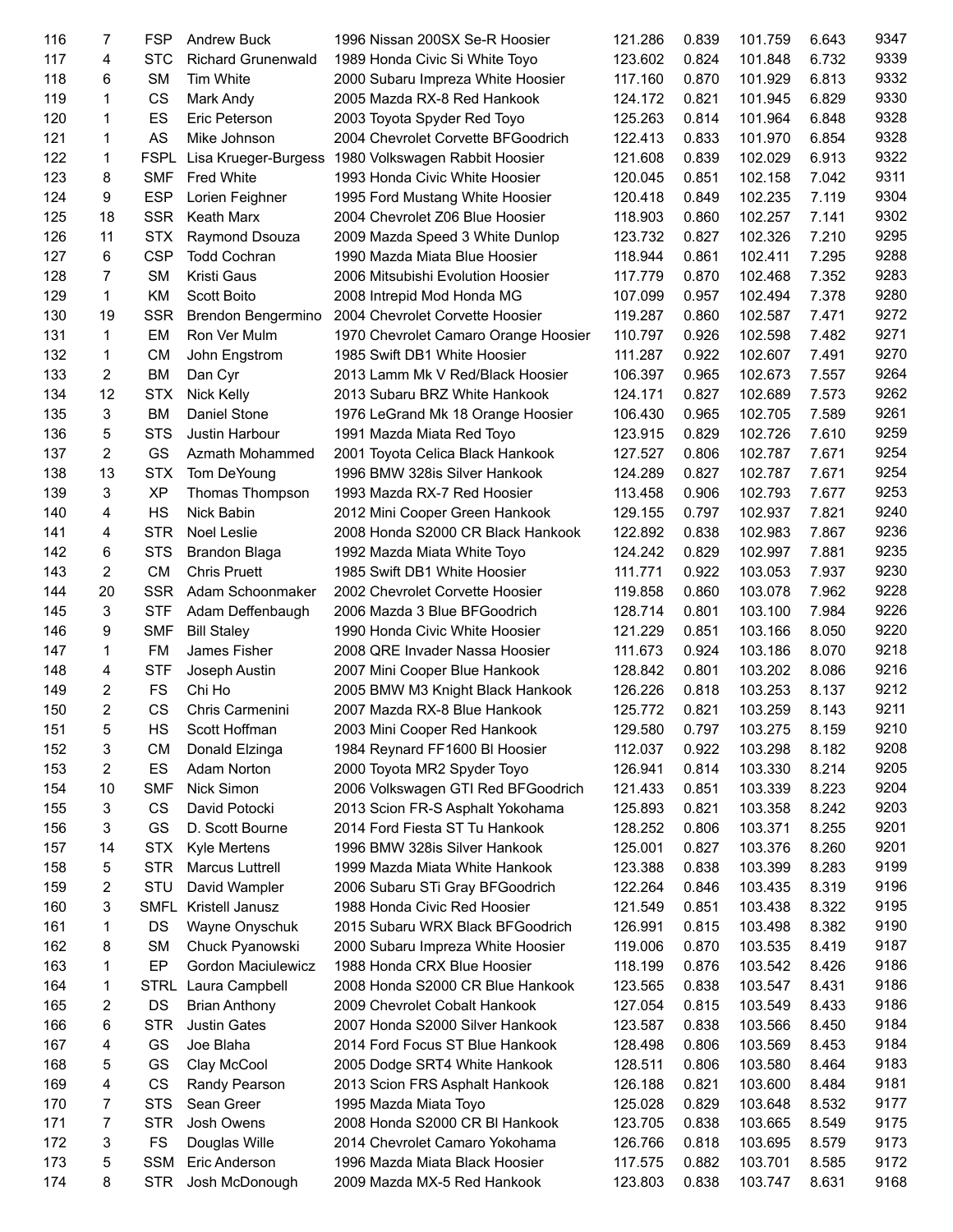| 175 | 2              | AS         | Jed Peterson           | 2008 Honda S2000 CR White Yokohama   | 124.548 | 0.833 | 103.748 | 8.632  | 9168 |
|-----|----------------|------------|------------------------|--------------------------------------|---------|-------|---------|--------|------|
| 176 | 8              | <b>STS</b> | Shawn Johnson          | 1989 Honda CRX Si Blue BFGoodrich    | 125.181 | 0.829 | 103.775 | 8.659  | 9166 |
| 177 | 4              | <b>FS</b>  | Jason Huepenbecker     | 2005 BMW M3 Black Hankook            | 126.896 | 0.818 | 103.801 | 8.685  | 9163 |
| 178 | 15             | <b>STX</b> | <b>Mark Stevens</b>    | 2013 Subaru BRZ Red BFGoodrich       | 125.537 | 0.827 | 103.819 | 8.703  | 9162 |
| 179 | 5              | <b>CS</b>  | Matt Jones             | 2013 Subaru BRZ White Hankook        | 126.458 | 0.821 | 103.822 | 8.706  | 9161 |
| 180 | 5              | <b>STC</b> | Dale Kunze             | 1989 Honda Civic Si White Toyo       | 126.007 | 0.824 | 103.830 | 8.714  | 9161 |
| 181 | 10             | <b>ESP</b> | Seth Taylor            | 2007 Ford Mustang GT Hoosier         | 122.304 | 0.849 | 103.836 | 8.720  | 9160 |
| 182 | 6              | GS         | Christopher Grayson    | 2013 Ford Focus ST Yellow BFGoodrich | 128.850 | 0.806 | 103.853 | 8.737  | 9159 |
| 183 | 6              | CS         | Mike Cavanaugh         | 2008 Nissan 350Z Blue Hankook        | 126.539 | 0.821 | 103.889 | 8.773  | 9156 |
| 184 | 3              | ES         | Johnny Rose            |                                      |         | 0.814 | 103.969 | 8.853  | 9149 |
|     | 4              |            |                        | 1999 Mazda Miata Green Toyo          | 127.726 |       |         |        | 9145 |
| 185 |                | <b>CM</b>  | Geoffrey Chambers      | 1984 Van Diemen RF84 R Hoosier       | 112.806 | 0.922 | 104.007 | 8.891  |      |
| 186 | 5              | <b>CM</b>  | John Carriere          | 1984 Reynard FF1600 BI Hoosier       | 112.808 | 0.922 | 104.009 | 8.893  | 9145 |
| 187 | 7              | CS         | Michael Potocki        | 2013 Scion FR-S Gray Yokohama        | 126.693 | 0.821 | 104.015 | 8.899  | 9144 |
| 188 | 8              | CS         | Eric Stahl             | 2011 Nissan 370Z BFGoodrich          | 126.721 | 0.821 | 104.038 | 8.922  | 9142 |
| 189 | $\overline{7}$ | GS         | David Santel           | 2014 Ford Fiesta ST BI Hankook       | 129.080 | 0.806 | 104.038 | 8.922  | 9142 |
| 190 | 9              | CS         | Sean Grogan            | 2013 Scion FR-S White Multi          | 126.747 | 0.821 | 104.059 | 8.943  | 9141 |
| 191 | 8              | <b>FSP</b> | Renee Hines            | 1985 Honda CRX White Hoosier         | 124.113 | 0.839 | 104.131 | 9.015  | 9134 |
| 192 | 16             | <b>STX</b> | Bruno Tabacchi         | 2004 Subaru WRX Silver Hankook       | 125.919 | 0.827 | 104.135 | 9.019  | 9134 |
| 193 | 6              | <b>CM</b>  | Ray Thomas             | 1983 Reynard Formula Ford Hoosier    | 113.006 | 0.922 | 104.192 | 9.076  | 9129 |
| 194 | 17             | <b>STX</b> | Teddie Alexandrova     | 2013 Subaru BRZ White Multi          | 126.017 | 0.827 | 104.216 | 9.100  | 9127 |
| 195 | 5              | <b>BSP</b> | Dave Roberts           | 2006 Honda S2000 Black Hoosier       | 120.769 | 0.863 | 104.224 | 9.108  | 9126 |
| 196 | 1              | JB         | Kieran Boito           | 2005 Top Kart SL28 Blu MG            | 123.840 | 0.842 | 104.273 | 9.157  | 9122 |
| 197 | 3              | STU        | Michael Smith          | 2004 Subaru Impreza WRX Dunlop       | 123.265 | 0.846 | 104.282 | 9.166  | 9121 |
| 198 | 2              | KM         | Colin Sheidler         | 1999 Honda Renspeed Si MG            | 108.969 | 0.957 | 104.283 | 9.167  | 9121 |
| 199 | 18             | <b>STX</b> | <b>Randall Prince</b>  | 1997 BMW 328is White Hankook         | 126.099 | 0.827 | 104.284 | 9.168  | 9121 |
| 200 | 9              | <b>STS</b> | Chris Johnson          | 1988 Honda CRX Egg Plan BFGoodrich   | 125.825 | 0.829 | 104.309 | 9.193  | 9119 |
| 201 | 3              | AS         | Brian Flanagan         | 2012 Chevrolet Corvett BFGoodrich    | 125.222 | 0.833 | 104.310 | 9.194  | 9119 |
| 202 | 10             | CS         | Craig Marhefka         | 2013 Subaru BRZ White Hankook        | 127.121 | 0.821 | 104.366 | 9.250  | 9114 |
| 203 | 4              | <b>XP</b>  | <b>Timothy Moyer</b>   | 2007 Pontiac Solstice Avon           | 115.288 | 0.906 | 104.451 | 9.335  | 9106 |
| 204 | 4              | STU        | <b>Austin Yazel</b>    | 2004 Subaru STi Silver Hankook       | 123.488 | 0.846 | 104.471 | 9.355  | 9105 |
| 205 | 4              | AS         | Tim Kong               |                                      |         |       | 104.499 | 9.383  | 9102 |
|     |                |            |                        | 2008 Honda S2000 CR Black Dunlop     | 125.449 | 0.833 |         |        |      |
| 206 | 11             | CS         | Ryan Arthur            | 2012 Nissan 370z Gun Yokohama        | 127.321 | 0.821 | 104.531 | 9.415  | 9099 |
| 207 | 5              | <b>FS</b>  | Alex Artayet           | 2003 BMW M3 Yellow Dunlop            | 127.810 | 0.818 | 104.549 | 9.433  | 9098 |
| 208 | $\overline{7}$ | <b>CM</b>  | John Whitling          | Volkswagen Solo Vee Avon             | 113.417 | 0.922 | 104.570 | 9.454  | 9096 |
| 209 | 19             | <b>STX</b> | Jeffrey Rooney         | 2007 Mazda RX8 Silver Dunlop         | 126.539 | 0.827 | 104.648 | 9.532  | 9089 |
| 210 | 3              |            | SSRL Crissy Weaver     | 2002 Chevrolet Corvette Hoosier      | 121.703 | 0.860 | 104.665 | 9.549  | 9088 |
| 211 | 5              | AS         | Han Henze              | 2007 Porsche Cayman S Hankook        | 125.654 | 0.833 | 104.670 | 9.554  | 9087 |
| 212 | 4              | <b>BM</b>  | Alan Sheidler          | 1999 Lamm Mk V Silver Hoosier        | 108.544 | 0.965 | 104.745 | 9.629  | 9081 |
| 213 | 6              | <b>FS</b>  | Jackie Mutschler       | 2014 Chevrolet Camaro Yokohama       | 128.154 | 0.818 | 104.830 | 9.714  | 9073 |
| 214 | 5              | STU        | <b>Brian Robertson</b> | 2006 Mitsubishi Evolution Dunlop     | 123.960 | 0.846 | 104.870 | 9.754  | 9070 |
| 215 | 9              | <b>FSP</b> | Kevin Thompson         | 1995 Dodge Neon ACR White Hoosier    | 124.995 | 0.839 | 104.871 | 9.755  | 9070 |
| 216 | 9              | <b>STR</b> | Jarrod Hix             | 2003 Mazda Miata Green Hankook       | 125.153 | 0.838 | 104.878 | 9.762  | 9069 |
| 217 | 12             | CS         | John Souder            | 2014 Subaru BRZ Blue Dunlop          | 127.798 | 0.821 | 104.922 | 9.806  | 9065 |
| 218 | 20             | <b>STX</b> | <b>Terry Baker</b>     | 1988 BMW M3 Black Hankook            | 126.917 | 0.827 | 104.960 | 9.844  | 9062 |
| 219 | 3              | DS         | Jeff Robinson          | 2008 Audi TT Red Dunlop              | 128.847 | 0.815 | 105.010 | 9.894  | 9058 |
| 220 | 1              | <b>BS</b>  | <b>Edward Fisher</b>   | 2000 Chevrolet Corvette BFGoodrich   | 126.394 | 0.831 | 105.033 | 9.917  | 9056 |
| 221 | 2              | JB         | <b>Tyler Cormier</b>   | 1993 All kart MG                     | 124.842 | 0.842 | 105.117 | 10.001 | 9049 |
| 222 | 10             | <b>STR</b> | Stephen Lee            | 2002 Honda S2000 silver Hankook      | 125.535 | 0.838 | 105.198 | 10.082 | 9042 |
| 223 | 13             | CS         | Scott Dobler II        | 2008 Nissan 350z Blue Hankook        | 128.206 | 0.821 | 105.257 | 10.141 | 9037 |
| 224 | 10             | <b>STS</b> | Paul Kolatorowicz      | 1990 Honda CRX Si White Toyo         | 127.006 | 0.829 | 105.288 | 10.172 | 9034 |
| 225 | 9              | <b>DSP</b> | Peter Florance         | 1999 BMW 323 Black Hoosier           |         |       | 105.293 | 10.177 | 9033 |
| 226 | 11             | <b>ESP</b> |                        |                                      | 123.150 | 0.855 | 105.330 |        | 9030 |
|     |                |            | Brian McNamara         | 1997 Chevrolet Camaro Hoosier        | 124.064 | 0.849 |         | 10.214 |      |
| 227 | 6              | AS         | Stephen Rife           | 2008 Honda S2000 White Yokohama      | 126.492 | 0.833 | 105.368 | 10.252 | 9027 |
| 228 | 21             | <b>STX</b> | Douglas Glanz          | 1997 BMW 328is White Hankook         | 127.449 | 0.827 | 105.400 | 10.284 | 9024 |
| 229 | 11             | <b>STR</b> | <b>Tim Viars</b>       | 2006 Mazda Miata Silver Hankook      | 125.777 | 0.838 | 105.401 | 10.285 | 9024 |
| 230 | 12             | <b>STR</b> | John Li                | 2009 Mazda Miata MX5 Red Hankook     | 125.890 | 0.838 | 105.496 | 10.380 | 9016 |
| 231 | 5              | <b>STF</b> | Justin Wrighton        | 2002 Dodge Neon Silver BFGoodrich    | 131.846 | 0.801 | 105.609 | 10.493 | 9006 |
| 232 | 11             | <b>SMF</b> | Adam Kolatorowicz      | 1995 Honda Civic Red Hankook         | 124.181 | 0.851 | 105.678 | 10.562 | 9001 |
| 233 | 7              | AS         | <b>Brian Regganie</b>  | 2002 Chevrolet Z06 Red BFGoodrich    | 126.874 | 0.833 | 105.686 | 10.570 | 9000 |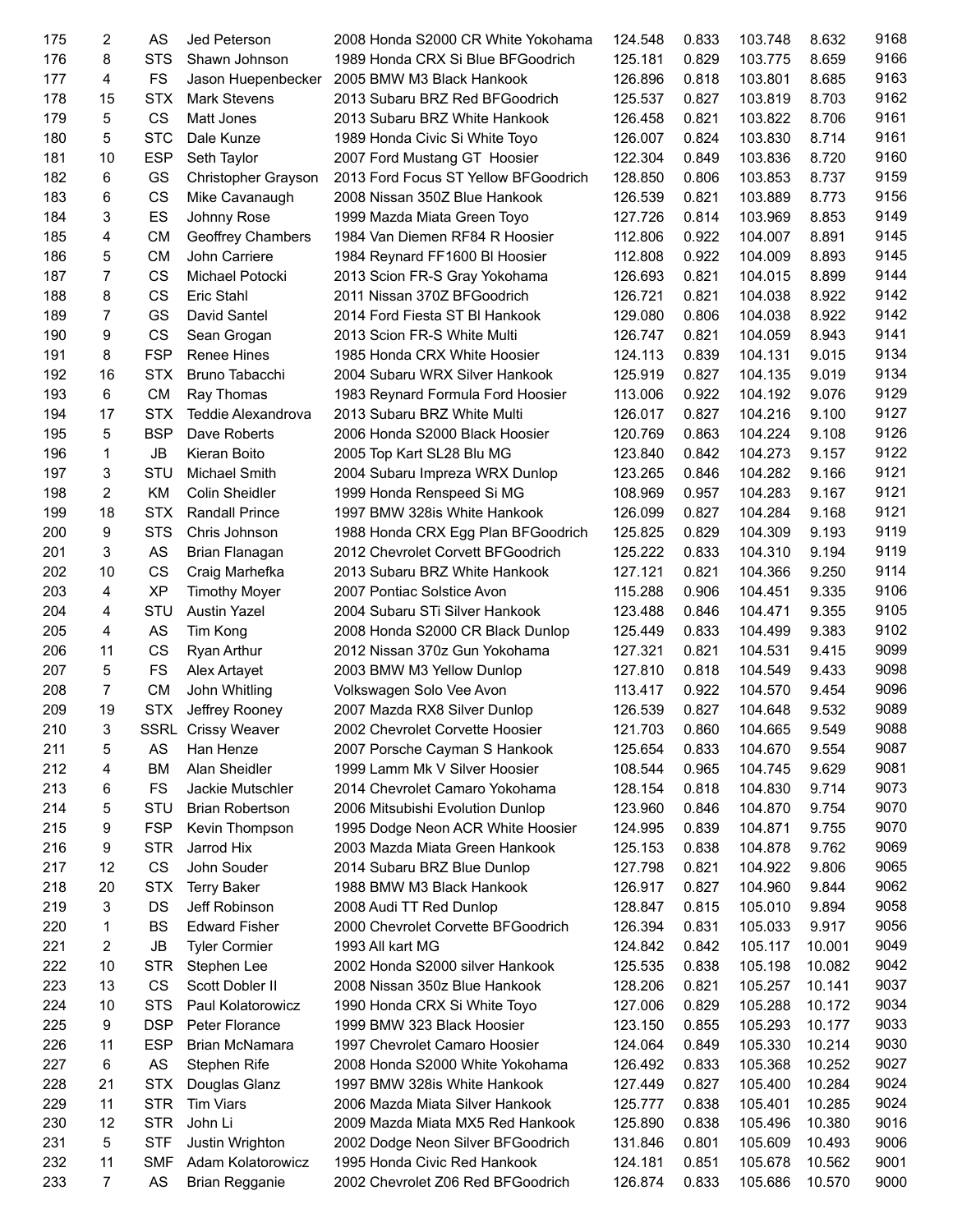| 234 | 9              | <b>SM</b>   | Jim Vital               | 1998 Nissan 240sx Black Hoosier     | 121.535 | 0.870 | 105.735 | 10.619 | 8996 |
|-----|----------------|-------------|-------------------------|-------------------------------------|---------|-------|---------|--------|------|
| 235 | 6              | <b>SSM</b>  | Tara Johns              | 1993 Mazda RX-7 Black Hoosier       | 120.017 | 0.882 | 105.855 | 10.739 | 8986 |
| 236 | 1              | CP          | Ethan Bradbury          | 1987 Ford Thunderbird Hoosier       | 122.526 | 0.864 | 105.862 | 10.746 | 8985 |
| 237 | 8              | AS          | Kandy Johnson           | 2004 Chevrolet Corvette BFGoodrich  | 127.141 | 0.833 | 105.908 | 10.792 | 8981 |
| 238 | 10             | <b>SM</b>   | Tim Ward                | 2013 Subaru STi Silver Hoosier      | 121.754 | 0.870 | 105.926 | 10.810 | 8979 |
| 239 | 4              | ES          | Karl Rickert            | 1993 Toyota MR2 Black BFGoodrich    | 130.144 | 0.814 | 105.937 | 10.821 | 8979 |
| 240 | 7              | <b>FS</b>   | Cindy Duncan            | 2013 Ford Mustang Blue Hankook      | 129.521 | 0.818 | 105.948 | 10.832 | 8978 |
| 241 | 8              | CM          | Johnny Billingsley      | 89 Volkswagen Solo Avon             | 114.968 | 0.922 | 106.000 | 10.884 | 8973 |
| 242 | 7              | <b>SSM</b>  | <b>Chris Howell</b>     | 1997 Chevrolet Corvette Hoosier     | 120.216 | 0.882 | 106.031 | 10.914 | 8971 |
|     | $\overline{2}$ | <b>ASP</b>  |                         |                                     |         |       |         |        | 8970 |
| 243 |                |             | <b>Francis Miller</b>   | 2005 Mitsubishi Evo 8 Hoosier       | 122.440 | 0.866 | 106.033 | 10.917 |      |
| 244 | 14             | CS          | Keith Koegler           | 2014 Subaru BRZ Blue Dunlop         | 129.162 | 0.821 | 106.042 | 10.926 | 8970 |
| 245 | 2              | EP          | <b>Carmen Rowlands</b>  | 1989 Honda Civic Si White Avon      | 121.130 | 0.876 | 106.110 | 10.994 | 8964 |
| 246 | 2              | <b>BS</b>   | Jack Burns              | 2013 Mazda Miata MX5 Dunlop         | 127.760 | 0.831 | 106.169 | 11.053 | 8959 |
| 247 | 5              | ES          | <b>Bradley Elliott</b>  | 1999 Mazda Miata Green Toyo         | 130.490 | 0.814 | 106.219 | 11.103 | 8955 |
| 248 | 1              | <b>GSL</b>  | Laura Harbour           | 2003 Toyota Celica Silver Toyo      | 131.908 | 0.806 | 106.318 | 11.202 | 8946 |
| 249 | 2              | EM          | <b>Brian Hoover</b>     | 1965 Sunbeam Tiger White Hoosier    | 114.833 | 0.926 | 106.335 | 11.219 | 8945 |
| 250 | 9              | AS          | <b>Matt Colley</b>      | 2007 Pontiac Solstice BFGoodrich    | 127.732 | 0.833 | 106.401 | 11.285 | 8939 |
| 251 | 5              | <b>XP</b>   | Jim Rauck               | 1981 Fiat X1/9 Red Avon             | 117.484 | 0.906 | 106.441 | 11.324 | 8936 |
| 252 | 13             | <b>STR</b>  | <b>Tavis Spencer</b>    | 2006 Mazda Miata Silver Hankook     | 127.031 | 0.838 | 106.452 | 11.336 | 8935 |
| 253 | 2              | <b>CP</b>   | John Bradbury           | 11987 Ford Thunderbird Hoosier      | 123.217 | 0.864 | 106.459 | 11.343 | 8934 |
| 254 | 15             | <b>CS</b>   | <b>Patrick Barber</b>   | 2009 Mazda Miata Comp. Hankook      | 129.726 | 0.821 | 106.505 | 11.389 | 8931 |
| 255 | 4              | <b>SSRL</b> | Simi Ritch              | 2005 Porsche GT3 White Hoosier      | 124.009 | 0.860 | 106.648 | 11.532 | 8919 |
| 256 | 6              | STU         | Myke Dziengel           | 2006 Subaru STi Grey BFGoodrich     | 126.068 | 0.846 | 106.654 | 11.538 | 8918 |
| 257 | 6              | <b>BSP</b>  | <b>Mitchell Parsons</b> | 1997 BMW M3 Black Hoosier           | 123.712 | 0.863 | 106.763 | 11.647 | 8909 |
| 258 | 1              | AM          | David OMaley            | 2004 Proto s/s White Hoosier        | 106.908 | 1.000 | 106.908 | 11.792 | 8897 |
| 259 | 6              | ES          | Dave Melton             | 1999 Mazda Miata Blue Dunlop        | 131.354 | 0.814 | 106.922 | 11.806 | 8896 |
| 260 | 7              | ES          | <b>Charles Mathews</b>  | 2001 Mazda Miata Silve Toyo         | 131.489 | 0.814 | 107.032 | 11.916 | 8887 |
| 261 | 5              | <b>SSRL</b> | Donna Marx              | 2004 Chevrolet Corvette Hoosier     | 124.495 | 0.860 | 107.066 | 11.950 | 8884 |
|     | 3              | <b>BS</b>   |                         |                                     |         |       |         |        | 8884 |
| 262 | 10             | AS          | <b>Gregory Vincent</b>  | 2005 Honda S2000 Yellow Dunlop      | 128.845 | 0.831 | 107.070 | 11.954 | 8869 |
| 263 |                |             | Steven Schweitzer       | 2006 Chevrolet Corvette Multi       | 128.742 | 0.833 | 107.242 | 12.126 |      |
| 264 | 1              | <b>KML</b>  | Kate Regganie           | 2005 Honda Red MG                   | 112.089 | 0.957 | 107.269 | 12.153 | 8867 |
| 265 | 11             | <b>STS</b>  | Will Dodd               | 1991 Mazda Miata Classi Toyo        | 129.406 | 0.829 | 107.278 | 12.162 | 8866 |
| 266 | 22             | <b>STX</b>  | <b>Curtis Staples</b>   | 1988 BMW M3 Black Hankook           | 129.849 | 0.827 | 107.385 | 12.269 | 8857 |
| 267 | 3              | JB          | Alexander Nelson        | 2008 Birel Kart Cadet MG            | 127.605 | 0.842 | 107.443 | 12.327 | 8853 |
| 268 | 3              | EP          | <b>Robert Chrismas</b>  | 1989 Honda Civic Si White Avon      | 122.700 | 0.876 | 107.485 | 12.369 | 8849 |
| 269 | 1              | <b>ASL</b>  | Bea Regganie            | 2002 Chevrolet Z06 Red BFGoodrich   | 129.253 | 0.833 | 107.668 | 12.552 | 8834 |
| 270 | 12             | <b>STS</b>  | Jon Fisher              | 1992 Mazda Miata White Toyo         | 129.907 | 0.829 | 107.693 | 12.577 | 8832 |
| 271 | 16             | CS          | Laura Andy              | 2005 Mazda RX-8 Red Hankook         | 131.183 | 0.821 | 107.701 | 12.585 | 8831 |
| 272 | 3              | KM          | <b>Timothy Vincent</b>  | 1995 MBA Shifter Kart MG            | 112.545 | 0.957 | 107.706 | 12.590 | 8831 |
| 273 | 8              | <b>SSM</b>  | Eric Brown              | 2008 Chevrolet Corvette Hoosier     | 122.119 | 0.882 | 107.709 | 12.593 | 8831 |
| 274 | 4              | EP          | <b>Matt Tuhro</b>       | 1991 Honda CRX Red Hoosier          | 123.004 | 0.876 | 107.752 | 12.635 | 8827 |
| 275 | 13             | <b>STS</b>  | Greg Johnson            | 1988 Honda CRX Egg Plant BFGoodrich | 130.066 | 0.829 | 107.825 | 12.709 | 8821 |
| 276 | 23             | <b>STX</b>  | Asiya Colburn           | 2013 Subaru BRZ Silver Hankook      | 130.459 | 0.827 | 107.890 | 12.774 | 8816 |
| 277 | 10             | <b>FSP</b>  | George Schweikle        | 1976 Alfa Romeo Spider Hoosier      | 128.741 | 0.839 | 108.014 | 12.898 | 8806 |
| 278 | 7              | STU         | Scott Johns             | 1997 BMW M3 Black Dunlop            | 127.846 | 0.846 | 108.158 | 13.042 | 8794 |
| 279 | 24             | <b>STX</b>  | Shari Mccoy             | 2006 Mazda RX-8 Copper Dunlop       | 130.869 | 0.827 | 108.229 | 13.113 | 8788 |
| 280 | 6              | HS          | <b>Brian Britten</b>    | 2006 Toyota Corolla XR BFGoodrich   | 135.807 | 0.797 | 108.238 | 13.122 | 8788 |
| 281 | 6              | <b>SSRL</b> | <b>Cheryl Davis</b>     | 2007 Chevrolet Corvette Hoosier     | 125.879 | 0.860 | 108.256 | 13.140 | 8786 |
| 282 | 14             | <b>STS</b>  | Jacob Christianson      | 1995 Mazda Miata Black BFGoodrich   | 130.634 | 0.829 | 108.296 | 13.180 | 8783 |
| 283 | 4              | DS          |                         | 2013 Subaru WRX Silver Hankook      |         |       | 108.484 | 13.368 | 8768 |
|     |                |             | thomas giordano         |                                     | 133.109 | 0.815 |         |        |      |
| 284 | 8              | ES          | John England            | 1994 Mazda Miata Blue BFGoodrich    | 133.304 | 0.814 | 108.509 | 13.393 | 8766 |
| 285 | 3              | <b>ASP</b>  | Matt Butz               | 2011 Nissan 370Z Nismo Hoosier      | 125.370 | 0.866 | 108.570 | 13.454 | 8761 |
| 286 | 9              | ES          | <b>Rich Hughes</b>      | 1999 Mazda Miata green Toyo         | 133.683 | 0.814 | 108.818 | 13.702 | 8741 |
| 287 | 2              | <b>FM</b>   | <b>Neil Landers</b>     | <b>QRE Invader Blue Hoosier</b>     | 117.798 | 0.924 | 108.845 | 13.729 | 8739 |
| 288 | 12             | <b>SMF</b>  | Doug Bennett            | 1990 Honda Civic Black Hoosier      | 128.120 | 0.851 | 109.030 | 13.914 | 8724 |
| 289 | 14             | <b>STR</b>  | Curt Boegemann          | 2006 Mazda MX-Five Red Dunlop       | 130.146 | 0.838 | 109.062 | 13.946 | 8721 |
| 290 | 11             | AS          | <b>Andy Seipos</b>      | 2011 Chevrolet Corvette BFGoodrich  | 130.928 | 0.833 | 109.063 | 13.947 | 8721 |
| 291 | 4              | KM          | <b>Michael Francis</b>  | 2011 GP Kart GP10/TM K MG           | 114.086 | 0.957 | 109.180 | 14.064 | 8712 |
| 292 | 17             | <b>CS</b>   | Robert Kammerer         | 2008 Mazda MX-5 Green Hankook       | 132.987 | 0.821 | 109.182 | 14.066 | 8712 |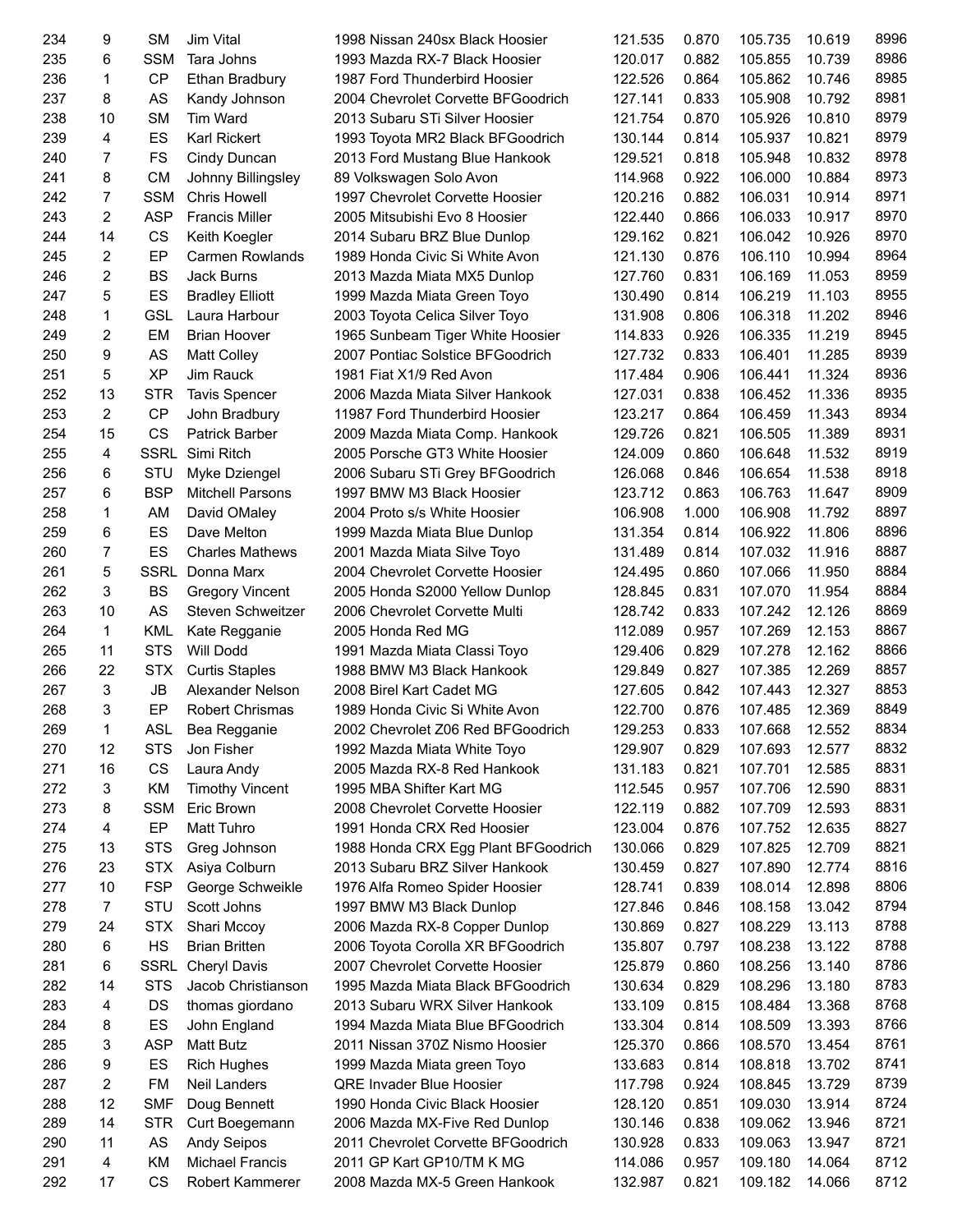| 293 | 4              | <b>BS</b>   | George Modlin             | 2009 Pontiac Solstice BFGoodrich   | 131.399    | 0.831 | 109.193 | 14.077                   | 8711 |
|-----|----------------|-------------|---------------------------|------------------------------------|------------|-------|---------|--------------------------|------|
| 294 | 8              | GS          | Ben Raglin                | 2000 Toyota Celica Black Dunlop    | 135.497    | 0.806 | 109.211 | 14.095                   | 8709 |
| 295 | 5              | <b>BS</b>   | Jim Zeisler               | 2007 Mazda MX5 Green Dunlop        | 131.501    | 0.831 | 109.277 | 14.161                   | 8704 |
| 296 | 12             | AS          | Scott Wright              | 2006 Chevrolet Corvette BFGoodrich | 131.204    | 0.833 | 109.293 | 14.177                   | 8703 |
| 297 | $\mathbf{1}$   | <b>CSPL</b> | Velma Boreen              | 1996 Mazda Miata Red Hoosier       | 127.012    | 0.861 | 109.357 | 14.241                   | 8698 |
| 298 | $\overline{7}$ | <b>CSP</b>  | <b>Robert Kliffel</b>     | 1999 Mazda Miata Emerald Hankook   | 127.103    | 0.861 | 109.436 | 14.320                   | 8691 |
| 299 | 8              | <b>FS</b>   | Dick Rasmussen            | 2012 Ford Mustang GT R Dunlop      | 133.891    | 0.818 | 109.523 | 14.407                   | 8685 |
| 300 | $\overline{7}$ | <b>BSP</b>  | Adam Popp                 | 1986 Chevrolet Corvette Hoosier    | 126.982    | 0.863 | 109.585 | 14.469                   | 8680 |
| 301 | 25             | <b>STX</b>  | Caleb Zitter              | 2013 Honda Civic Black Dunlop      | 132.904    | 0.827 | 109.912 | 14.796                   | 8654 |
| 302 | 13             | <b>SMF</b>  | <b>Nicholas Phillips</b>  | 2008 Volkswagen GTI BI Dunlop      | 129.214    | 0.851 | 109.961 | 14.845                   | 8650 |
| 303 | 15             | <b>STR</b>  | <b>Brett Steinhauser</b>  | 2001 Honda S2000 Black Dunlop      | 131.481    | 0.838 | 110.181 | 15.065                   | 8633 |
| 304 | $\overline{7}$ | HS          | Elisabeth Flannagan       | 2012 Mini Cooper Seafoam Hankook   | 138.284    | 0.797 | 110.212 | 15.096                   | 8630 |
| 305 | 5              | <b>BM</b>   | Jason Proksch             | 1976 LeGrande MK18 Orange Hoosier  | 114.347    | 0.965 | 110.345 | 15.229                   | 8620 |
| 306 | 9              | <b>CM</b>   | <b>Gus Hammerly</b>       | 1984 Van Diemen RF84 Hoosier       | 119.926    | 0.922 | 110.572 | 15.456                   | 8602 |
| 307 | 8              | <b>STU</b>  | <b>Patrick Witte</b>      |                                    |            |       | 110.648 | 15.532                   | 8596 |
|     |                |             |                           | 1999 BMW M3 Black Dunlop           | 130.790    | 0.846 |         |                          |      |
| 308 | 1              | <b>STUL</b> | Jojo Corrales-Kean        | 2006 Subaru STi Grey BFGoodrich    | 130.809    | 0.846 | 110.664 | 15.548                   | 8595 |
| 309 | 2              | <b>ASL</b>  | Becca Nell                | 2008 Honda S2000 CR Black Dunlop   | 132.981    | 0.833 | 110.773 | 15.657                   | 8587 |
| 310 | 5              | <b>KM</b>   | Jason Vehige              | 2008 Gillard Charlotte MG          | 115.754    | 0.957 | 110.777 | 15.661                   | 8586 |
| 311 | 3              | CP          | Sean Ittner               | 1986 Ford Mustang JD Gr Hoosier    | 128.439    | 0.864 | 110.971 | 15.855                   | 8571 |
| 312 | 2              | <b>CSPL</b> | Cailin Kennedy            | 1996 Mazda Miata Red Hoosier       | 129.065    | 0.861 | 111.125 | 16.009                   | 8559 |
| 313 | 2              | <b>STRL</b> | Jenna Gates               | 2007 Honda S2000 Silver Hankook    | 132.612    | 0.838 | 111.129 | 16.013                   | 8559 |
| 314 | $\mathbf{1}$   | AML         | Jenny Williams            | 2004 Proto s/s White Hoosier       | 111.172    | 1.000 | 111.172 | 16.056                   | 8556 |
| 315 | 6              | KM          | <b>Clarence Clark</b>     | 2003 CRG Kart Daytona MG           | 116.313    | 0.957 | 111.312 | 16.196                   | 8545 |
| 316 | 8              | <b>HS</b>   | Matt Osborn               | 2001 Dodge Neon White Dunlop       | 140.177    | 0.797 | 111.721 | 16.605                   | 8514 |
| 317 | 6              | <b>BS</b>   | Anne Vincent              | 2005 Honda S2000 Yellow Dunlop     | 134.475    | 0.831 | 111.749 | 16.633                   | 8512 |
| 318 | 9              | <b>SSM</b>  | Matthew Howard            | 1988 Pontiac Fiero Red Hankook     | 126.796    | 0.882 | 111.834 | 16.718                   | 8505 |
| 319 | 4              | <b>CP</b>   | Arnold Beebe              | 1989 Ford Mustang Black Avon       | 129.439    | 0.864 | 111.835 | 16.719                   | 8505 |
| 320 | 1              | <b>HSL</b>  | Melissa Britten           | 2006 Toyota Corolla XR BFGoodrich  | 140.431    | 0.797 | 111.924 | 16.807                   | 8498 |
| 321 | 2              | <b>STUL</b> | Tonya Smith               | 2004 Subaru Impreza WRX Dunlop     | 132.379    | 0.846 | 111.993 | 16.877                   | 8493 |
| 322 | 3              | <b>FM</b>   | James Rose                | 1934 Ford Dwarf Sedan Hoosier      | 121.239    | 0.924 | 112.025 | 16.909                   | 8491 |
| 323 | 5              | DS          | <b>Robert Drake</b>       | 2013 Subaru WRX Silver Hankook     | 137.600    | 0.815 | 112.144 | 17.028                   | 8482 |
| 324 | 16             | <b>STR</b>  | <b>Steven McCarthy</b>    | 2001 Mazda Miata Silver Hankook    | 134.222    | 0.838 | 112.478 | 17.362                   | 8456 |
| 325 | $\overline{2}$ | <b>KML</b>  | Neva Hoover               | 2008 AMV Ksrt Honda Power MG       | 117.552    | 0.957 | 112.497 | 17.381                   | 8455 |
| 326 | 1              |             | SSPL Aamanda Minen        | 2004 Chevrolet Corvette Hoosier    | 129.082    | 0.872 | 112.560 | 17.443                   | 8450 |
| 327 | 6              | <b>XP</b>   | Charina Hansen            | 2007 Pontiac Solstice Avon         | 124.391    | 0.906 | 112.698 | 17.582                   | 8440 |
|     |                |             |                           |                                    |            |       |         |                          |      |
| 328 | 17             | STR         | Larry McCarthy            | 2001 Mazda Miata Silver Hankook    | 134.724    | 0.838 | 112.899 | 17.783                   | 8425 |
| 329 | 4              | <b>ASP</b>  | Ryan Lutze                | 1992 Toyot* MR2 Red Hoosier        | 130.652    | 0.866 | 113.145 | 18.029                   | 8407 |
| 330 | 1              | <b>DM</b>   | John Wiseman              | 1966 Lotus Elan Blue Hoosier       | 123.337    | 0.918 | 113.223 | 18.107                   | 8401 |
| 331 | 15             | <b>STS</b>  | Paul McClurg              | 1991 Mazda Miata Red Toyo          | 136.972    | 0.829 | 113.550 | 18.434                   | 8377 |
| 332 | $\overline{7}$ | KM          | Kevin Vincent             | 1995 MBA Shifter Kart MG           | 118.795    | 0.957 | 113.687 | 18.571                   | 8366 |
| 333 | 18             | CS          | Wes Emerson               | 2014 Toyota Red Dunlop             | 138.502    | 0.821 | 113.710 | 18.594                   | 8365 |
| 334 | 1              | SS          | Greg McMillan             | 2007 Porsche Carrera S Bridgestone | 135.573    | 0.843 | 114.288 | 19.172                   | 8322 |
| 335 | 5              | <b>CP</b>   | Greg Ballou               | 1987 Chevrolet Camaro Hoosier      | 132.421    | 0.864 | 114.412 | 19.296                   | 8313 |
| 336 | 7              | <b>BS</b>   | Michael Eckert            | 2000 Chevrolet Corvette BFGoodrich | 137.791    | 0.831 | 114.504 | 19.388                   | 8307 |
| 337 | 10             | ES          | <b>Chris Sarvies</b>      | 1995 Mazda Miata Red Dunlop        | 141.713    | 0.814 | 115.354 | 20.238                   | 8246 |
| 338 | 3              | <b>STUL</b> | Jolynne Dziengel          | 2006 Subaru STi Grey BFGoodrich    | 136.601    | 0.846 | 115.564 | 20.448                   | 8231 |
| 339 | 2              |             | FSPL Dee Schweikle        | 1976 Alfa Romeo Spider Hoosier     | 143.582    | 0.839 | 120.465 | 25.349                   | 7896 |
| 340 | 1              |             | STSL Lin Cox              | 1990 Mazda Miata Red Toyo          | 146.252    | 0.829 | 121.243 | 26.127                   | 7845 |
| 341 | 7              |             | <b>SSRL</b> Learic Cramer | 2010 Porsche GT3 Black Hoosier     | 141.207    | 0.860 | 121.438 | 26.322                   | 7832 |
| 342 | 1              | <b>BSL</b>  | Debbie Zeisler            | 2007 Mazda MX5 Miata Gr Dunlop     | 146.936    | 0.831 | 122.104 | 26.988                   | 7790 |
| 343 | 2              | AM          | S Peter Smith             | 2004 Proto White Hoosier           | 123.093    | 1.000 | 123.093 | 27.977                   | 7727 |
| 344 | 8              | KM          | George Nelson             | 1999 Honda Birel Red MG            | 135.449    | 0.957 | 129.625 | 34.509                   | 7338 |
| 345 | 6              | CP          | <b>Chris Miller</b>       | 1979 Ford Mustang Turbo Hoosier    | 154.762    | 0.864 | 133.714 | 38.598                   | 7113 |
| 346 | 1              | <b>BML</b>  | Carol Rodriguez           | 1976 LeGrand Mk18 Blue Hoosier     | 139.397    | 0.965 | 134.518 | 39.402                   | 7071 |
| 347 | 4              | JB          | Ben Weaver                | 2002 Margay Kart Black MG          | 160.191    | 0.842 | 134.881 | 39.765                   | 7052 |
| 348 | 7              | CP          | Ron Ittner                | 1986 Ford Mustang JD G Hoosier     | 162.127    | 0.864 | 140.078 | 44.962                   | 6790 |
| 349 | 6              | <b>STF</b>  |                           |                                    | <b>DSQ</b> | 0.801 | 999.999 |                          |      |
|     |                |             | Grady Wood                | 2007 Mini Cooper Blue Hankook      |            |       |         | $\overline{\phantom{0}}$ |      |
| 349 | 9              | HS          | Lloyd Willis              | 2012 Mini Cooper Chili Bridgestone | <b>DSQ</b> | 0.797 | 999.999 | $\overline{\phantom{0}}$ |      |
| 349 | 3              | AM          | Dan Wasdahl               | 2014 BBR Wingshop sShar Hoosier    | No Time    | 1.000 | 999.999 | —                        |      |